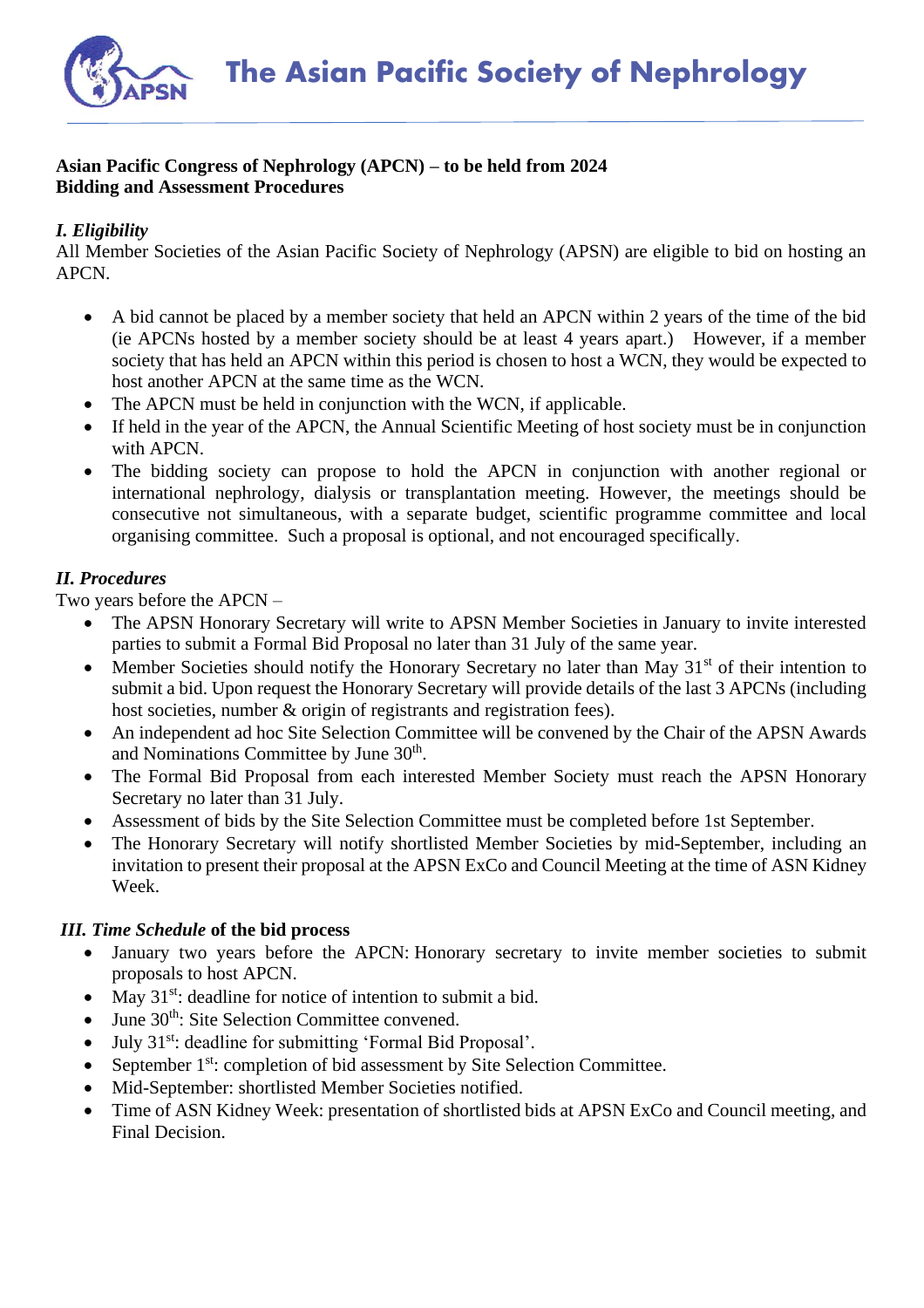The Asian Pacific Society of Nephrology



The 'Formal Bid Proposal' must include the following information:

- 1. Description of the Local Organizing Committee and documents of endorsement or support from relevant government and/or professional bodies.
- 2. The method of collaboration between APSN and the Local Organizing Committee as well as Scientific Program Committee (which will be a combined APSN and local committee), including the frequency and mechanism of reports to APSN on the progress of congress organization. APSN will support the Local Organizing Committee, and will work with the Scientific Program Committee with the aim of positioning the APCN as a preeminent regional/international nephrology conference with a very high standard of clinical and basic science.
- 3. Brief description of the development and status of nephrology in the host country/city, and the perceived importance of hosting the APCN.
- 4. Proposed city and venue.
- 5. Proposed meeting dates. It will be important for the host society to consider potential clashes with other international and regional meetings proposed for the same year.
- 6. Relationship with the WCN if it is to be held in the Asia Pacific region that year. It is expected that the APCN will be held in conjunction with the WCN.
- 7. Proposal for relative proportions of the APCN that will be live versus virtual. Depending on the international situation, the APCN may be completely live, completely virtual or hybrid.
- 8. Brief overview of scientific programme, including themes, structure and components that will be live versus virtual.
- 9. Preliminary plans for CME course(s) or other initiatives for professional development, and the mix of live versus virtual components of these courses or initiatives.
- 10. Preliminary plans for collaboration with other regional initiatives such as AFCKDI, Colloquium, and others. (This must include supporting letters from the respective bodies.)
- 11. Preliminary information on the social programme.
- 12. Track record of organizing regional or international nephrology congresses, including APCNs and WCNs, and with holding live, virtual and hybrid meetings. If the Society placing the bid has had limited or no experience with virtual or hybrid meetings, consideration should be given to partnership with an APSN Member Society that has. Details and documentation of support for such a partnership must be provided.
- 13. Information on visa requirements, access, transport, and accommodation of the bidding country.
- 14. Forecast of number of local and international delegates, including for live versus virtual components if applicable.
- 15. Budget, revenue forecast and proposed profit share, including for live versus virtual components of the meeting.

This Formal Bid Proposal must include acceptance of the following arrangements:

- 1. 50% of the net profit from the APCN will be remitted to APSN. In principle, profit share is fixed at 50% each for the APSN and host society. The principle is that if there is a host society meeting that year, then it will be in conjunction with the APCN (ie, a single meeting), and the profit share, whether it is an APCN alone or APCN combined with the host society meeting, will be 50:50.
- 2. Profit share and arrangements of the combined meeting (eg concurrent vs overlapping) can be proposed by the bidding society if circumstances such as predicted number (versus a usual APCN) and language of registrants require additional non-APCN sessions. The proposal should be detailed in the bid.
- 3. If the APCN is held in conjunction with a WCN, profit share between host society and APSN will remain at 50%. ISN will negotiate with the host society and APSN about the profit share between ISN and combined APSN and host society.